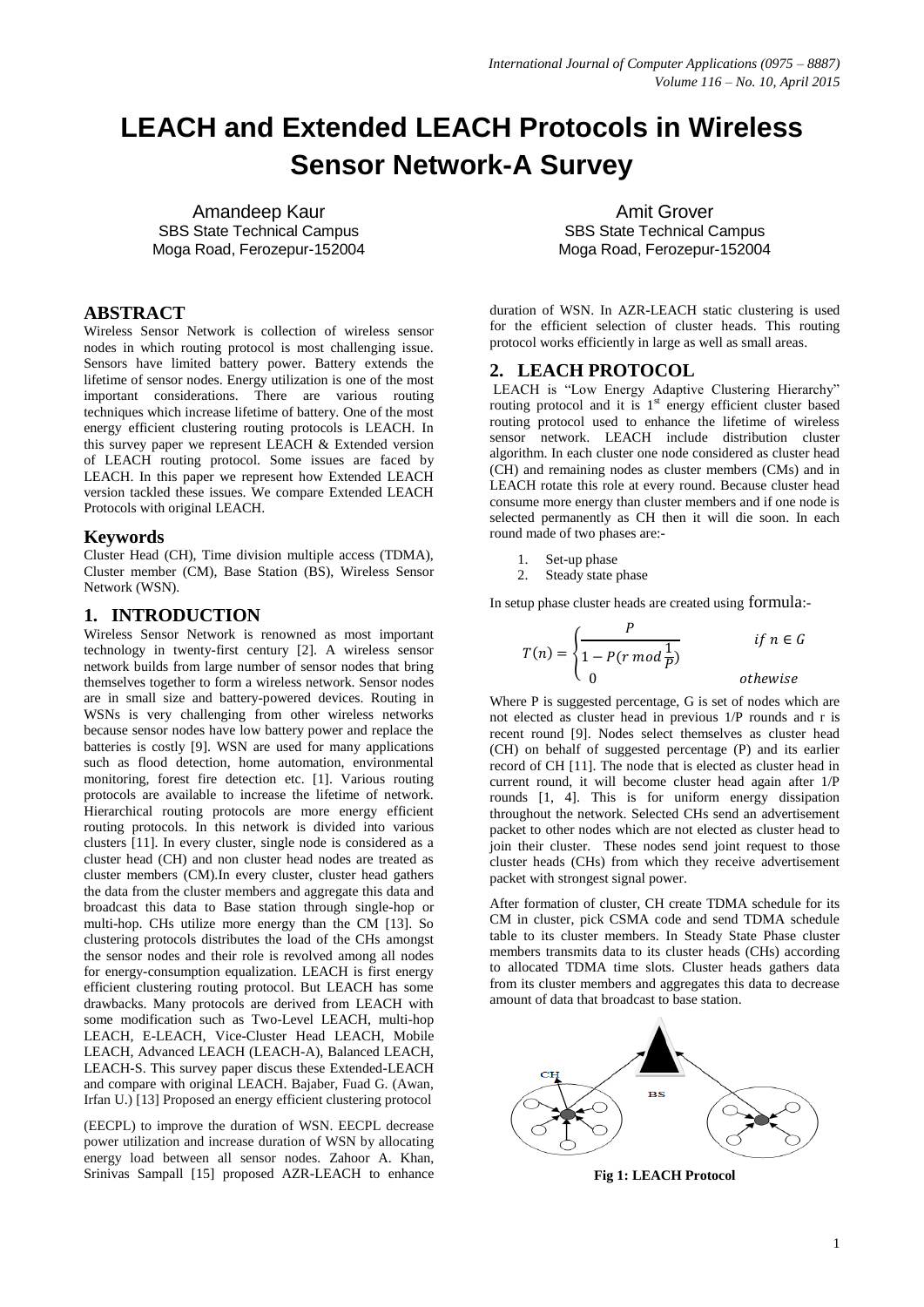# **3. EXTENDED LEACH PROTOCOL'S**

## **3.1 TL-LEACH (Two Levels LEACH)**

In original LEACH, within its cluster CHs collect data from its cluster members (CMs), aggregates it and broadcasts data to Base station (BS). But most of the time CHs located away from Base station and use more power to send data to Base station (BS). So new extended version of LEACH introduced which is TL-LEACH. In TL-LEACH within its cluster CHs gather data from its cluster members and transmit data to another cluster head (CH) which lies between cluster head and Base station. TL-LEACH reduces more energy consumption than original LEACH and also reduces number of nodes to transmit data to Base station.



#### **Fig 2: TL-LEACH**

#### **3.2 LEACH-C (Centralised LEACH)**

LEACH-C is different from original LEACH in cluster formation but its operation similar to original LEACH Protocol. LEACH-C perform centralised cluster algorithm for selection of cluster heads (CHs). In LEACH-C setup phase is similar to original LEACH but Steady state phase is different. Base station (BS) collects location data and energy level related information from each node. Now base station has global information of network. Base station calculates average node energy. Nodes have energy more than average energy is elected as cluster heads. LEACH-C use GPS or other location tracking methods. Base station sends its decision back to nodes that which nodes are elected as cluster heads. Base station broadcasts CHs ID(identifier) to nodes in network and nodes have same ID as elected CHs ID are nominated as CH and collect data from its cluster members using TDMA schedule [5] [6]. Centralised-LEACH uses a deterministic threshold algorithm in which amount of energy in the node and/or whether or not the node was a cluster head in recent time. The number of CH nodes and their placement cannot be assured. The central control algorithm is used in Centralised-LEACH to form the clusters which produce improved clusters by distributing the cluster head nodes through the network. [6][7].

#### **3.3 Multi-Hop LEACH**

In LEACH distance between Base station and CH has no effect. Data transmitted from CHs to base station in single hop communication. As diameter of network increased, distance between Cluster head (CH) and base station also increased [4]. Power consumption of battery will increase as distance increased. Therefore in order to reduce energy consumption modified protocol Multihop LEACH introduced. In Multihop LEACH data broadcasts from cluster head (CH) to base station occur in multi hop communication [8]. In Multihop LEACH data transmitted from one CH to other CH, then to other CH, CH which is near to Base station transmits whole data to Base station (BS). Multi-hop LEACH is a distributed routing protocol based upon clustering [14]. Cluster Heads (CHs) perform data aggregation to the data receive in order to reduce the total data broadcasted in the network [3], [4], [6].



#### **Fig 3: MULTIHOP LEACH**

#### **3.4 E-LEACH (Enhanced-LEACH)**

*Enhanced LEACH is introduced to handle overload power consumption problem based on LEACH protocol.* E-LEACH involves cluster head selection algorithms which have global information about the other sensor nodes [6]. The main factor that affects the overall performance of hierarchical clustering routing protocols is the total number of cluster heads. As there are less number of cluster heads then each CH has to cover large area, it will results the trouble that cluster members (CMs) which are at far distance from their CHs consume more energy [3]. Large number of CHs will consume more energy and decrease lifetime of network. So it needs to select only optimal cluster head have large residual energy in order to reduce energy utilization. Residual energy of sensor nodes considered as most important factor, it makes a decision that sensor node turn into cluster head or not in next round. Communication between CHs and base station needs more energy than communication between CHs and cluster members. E-LEACH choose that nodes as CH that have large residual energy at root node.

#### **3.5 LEACH-A (Advanced LEACH)**

In original LEACH protocol CH is responsible for transmits data directly to base station and cluster head (CH) consume extra energy than cluster member (CM) nodes in network. A-LEACH is extension of LEACH. Hence in Advanced LEACH protocol energy conserving and reliable data transfer both are improved [6]. In Advanced-LEACH, the data is processed with mobile agent technique.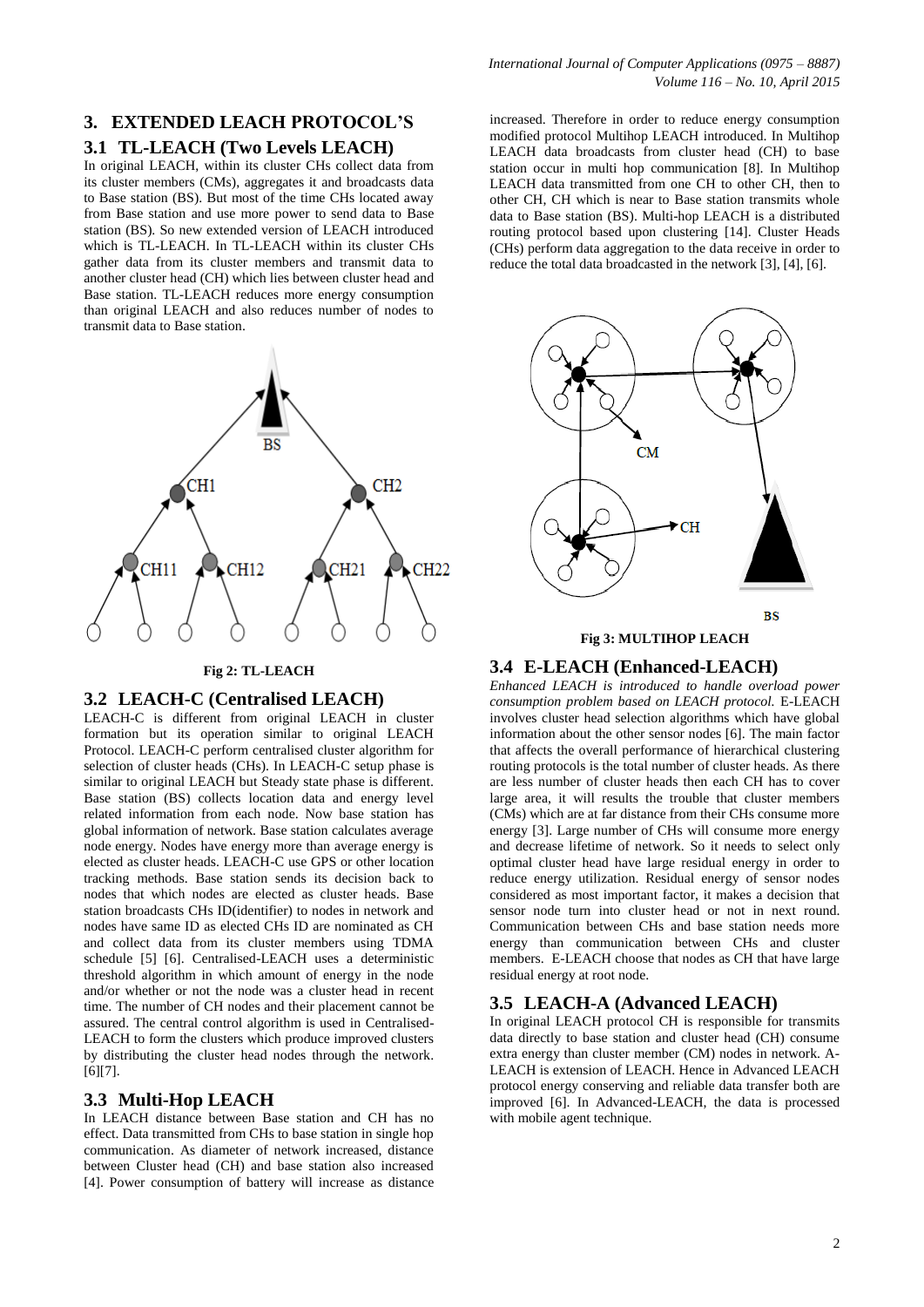

**Fig 4: Advanced-LEACH**

Advanced-LEACH is proposed for the purpose of reliable data transfer, energy saving, decreasing the chance of failure of sensor nodes and for increasing the time interval before the first node dies. A-LEACH uses synchronized clock through which sensors get starting time of each round [6],[9]. CAG nodes are set with time more energy than other nodes. CAG used as gateway or cluster head and rest nodes are used as normal nodes.

A-LEACH protocol has following advantages:

- 1. The data is collaborates to reducing the quantity of data that is broadcasted to the Base Station [15].
- 2. The CAG nodes continue to send data to base station when all normal nodes die.
- 3. The Gateways extend the lifetime of network by reducing energy consumption.
- 4. Gateways reduce probability of node's failure and increase time interval before first node dies.
- 5. Advanced-LEACH use TDMA/CDMA techniques that create clustering on several levels. It saves more energy.

## **3.6 LEACH-B (Balanced LEACH)**

Balanced-LEACH is an improvement of original LEACH Protocol. In LEACH-B decentralized algorithms used for formation of clusters. In Leach-B sensor nodes have knowledge about its own position and destination receiver position and have no information about location of other sensor nodes. In Balanced-LEACH data transmits using multiple access techniques. Each sensor nodes selects its cluster head, by analysing the energy lost in the pathway between final recipient and itself. Efficiency of Balanced-LEACH protocol is better as compared to original LEACH protocol.

## **3.7 Vice-Cluster Head LEACH (V-LEACH)**

The main disadvantage of fundamental LEACH that there is a cluster head in each cluster and it dies when it does not have enough energy to send cluster member's data to the base station [13]. All the data with that cluster head is lost when it dies. In LEACH protocol cluster head randomly chooses that is another disadvantage. To overcome these disadvantages V-LEACH has introduced the concept Vice Cluster Head.

- 1. A vice cluster node will become a cluster head of the cluster when the existing cluster head dies [13].
- 2. It is CH's responsibility to collect from its cluster members and send data that to base station.
- 3. When CH dies due to low power then vice cluster head sends data to base station.

V-LEACH has no solution when vice cluster head dies. In V-LEACH the CH and Vice-CH are selected on the behalf of Energy, Residual Energy and Distance. The V-LEACH will increase lifetime of network.



## **3.8 LEACH-M (Mobile-LEACH)**

In the routing based LEACH protocol Mobility support is an essential concern. To overcome this issue Mobile-LEACH is proposed. In LEACH-M protocol, during the set-up and steady phase, cluster head nodes and cluster member nodes can move [12]. In Mobile-LEACH base station is fixed, initially the nodes are assumed to be homogeneous and information about their location gets through GPS. Base station is assumed to be fixed [4]. In LEACH-M distributed setup phase of original LEACH is modified to select suitable cluster head. On the basis of minimum mobility and lowest attenuation energy the optimal CHs are selected, that transmit their position to all nodes in cluster which are in its communication range. Either member nodes move away from the cluster head or cluster-head moves away from its cluster member nodes another cluster head is elected in the steady state phase of fundamental routing LEACH protocol which results into ineffective clustering formation. Mobile-LEACH offers a handover mechanism for nodes to switch on to new cluster-head to deal with this problem [6] [11].

#### **3.9 LEACH-L (Energy Balanced LEACH)**

LEACH-L is energy balanced advanced multi-hop cluster based routing protocol. It is only depends upon distance. In LEACH-L the optimal hop counts are assumed. When cluster heads are sited near to BS (Base Station), then they directly communicate with BS. Cluster heads communicate via multihop mode when they are sited far away from the BS, and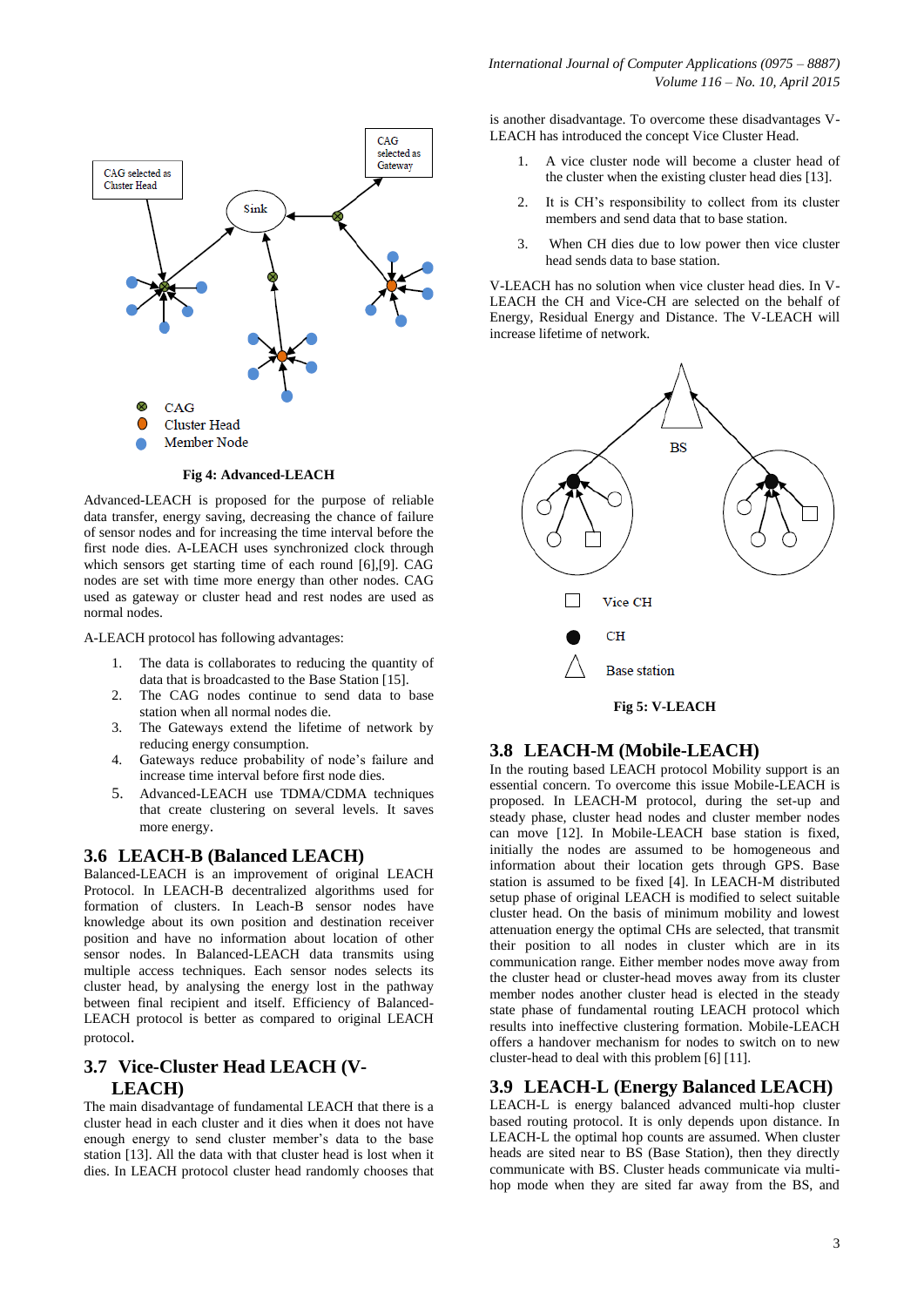shortest communication distance is limited. In LEACH-L sensors nodes communicate with BS at different frequencies. The clusters are reorganized in each round and there are two phase: set-up phase and steady phase in each round. The new CHs are selected in each round. Load is circulated and balanced between all the nodes in the senor network. LEACH-L covers large area than Mobile-LEACH because LEACH-L allocates equal power among all the senor nodes in the preperiod [6], [12].

# **3.10 LEACH-S (Solaraware Centralized LEACH)**

In LEACH-S solar power extends the lifetime of sensor nodes in wireless sensor network. In LEACH- S, the base station applies the improved central control algorithm to select CH (Cluster Head). Base station generally selects solar powered nodes that have maximum remaining power. In Solar-LEACH, nodes send out its solar status to the BS along with the power left in them and nodes with higher power are chosen as the CH (cluster head). As soon as numbers of solar nodes are increases the performance of wireless sensor network also increases. The duration of sun extend the lifetime of the sensor nodes in WSN. But if the sun duration is smaller cluster head handover is obtain in LEACH-S [11] [12].

## **3.11 LEACH-S (Solaraware Distributed LEACH)**

In this LEACH-S, cluster head is selected by to solar driven nodes that have maximum probability as compared to batterydriven nodes [6].

| <b>EXTENDED LEACH</b><br><b>PROTOCOLS</b> | <b>ABBREVIATIONS</b>              | <b>COMPARISON WITH</b><br><b>ORIGINAL LEACH</b>                                                                                     |
|-------------------------------------------|-----------------------------------|-------------------------------------------------------------------------------------------------------------------------------------|
| TL-LEACH                                  | <b>Two Levels</b><br><b>LEACH</b> | A CH that lies between<br>the CH and BS sends<br>the Data to BS.                                                                    |
| LEACH-C                                   | Centralised<br><b>LEACH</b>       | By using Centralized<br><b>Cluster Algorithm BS</b><br>is Responsible for<br>making Clusters for<br>each round.                     |
| <b>MULTIHOP</b><br><b>LEACH</b>           | <b>MULTIHOP</b><br><b>LEACH</b>   | In Multihop LEACH<br>data communication<br>from cluster heads<br>(CHs) to base station<br>take place in multi hop<br>communication. |
| E-LEACH                                   | Enhanced-<br><b>LEACH</b>         | Selection of CH is on<br>the basis of Residual<br>Energy.                                                                           |
| <b>LEACH-A</b>                            | Advanced-<br><b>LEACH</b>         | A-LEACH is a mixed<br>energy protocol<br>planned for the<br>purpose of reliable data<br>transfer, energy saving.                    |

**Table 1. Comparison**

| LEACH-B        | Balanced-LEACH                                   | LEACH-B Choose its<br>CH by calculating the<br>Energy required for the<br>Path Between itself<br>and Destination. |
|----------------|--------------------------------------------------|-------------------------------------------------------------------------------------------------------------------|
| V-LEACH        | Vice-Cluster Head<br><b>LEACH</b>                | When CH dies the vice<br>CH send all data to BS.                                                                  |
| LEACH-M        | MOBILE-LEACH                                     | Mobile LEACH is<br>Suited for Mobility<br>Centric Environment.                                                    |
| LEACH-L        | <b>Energy Balanced</b><br><b>LEACH</b>           | Cluster head selected<br>on basis of distance.                                                                    |
| <b>LEACH-S</b> | SOLARAWARE<br><b>CENTRALIZED</b><br><b>LEACH</b> | CH is chosen on basis<br>of Residual Energy<br>Level.                                                             |

# **4. CONCLUSION**

In this paper, the most important issue is energy efficiency in designing cluster based routing protocols for WSN (Wireless Sensor Network), because sensor nodes have limited energy. Sensor nodes mostly consume energy during data broadcastand reception. So, routing protocols used in Wireless Sensor Network should be energy efficient to increase not only the individual node lifetime, but also extend the lifetime of the whole of the wireless sensor networks. There are various routing protocols but we have selected LEACH protocol because it gives better performance in both the energy efficiency and the network lifetime. LEACH can overcome the problem of Wireless Sensor Network. LEACH has many advantages but along with advantages some disadvantages are also present. To overcome these disadvantages many descendants of LEACH protocol are introduced like TL-LEACH, E-LEACH, LEACH-M, LEACH-C, Multihop LEACH and V-LEACH, L-LEACH, Fixed-LEACH A-LEACH, S-LEACH etc are explained in this paper. These extended LEACH protocols or LEACH descendant's provides better result than Original LEACH. Each Extended LEACH protocols have some advantages as compared to the original LEACH protocol and fundamentals one. But still needs to find more efficient cluster based routing protocol to improve the performance of Wireless Sensor Network.

## **5. REFERENCES**

- [1] S. ELkhediri, N. Nasri, A. Kachouri, Diverses"Synchronization Issues in Wireless Sensors Networks", IEEE the 23 International Conference of Microelectronics. TUNISIA: ICM, 2011.
- [2]  $"21$  ideas for the  $21$ <sup>st</sup> century", Business week, Aug. 30 1999, pp.78-167.
- [3] Sapna Choudhary1, Sandeep Sharma2, International Journal of Advanced Research in Computer Science and Software Engineering Vol. 4, Issue 1, January 2014.
- [4] Ravneet Kaur1, Deepika Sharma2, Navdeep Kaur3,"Comparative Analysis Of Leach and Its Descendant Protocols In Wireless Sensor Network" International Journal of P2P Network Trends and Technology-Vol. 3, Issue 1–2013